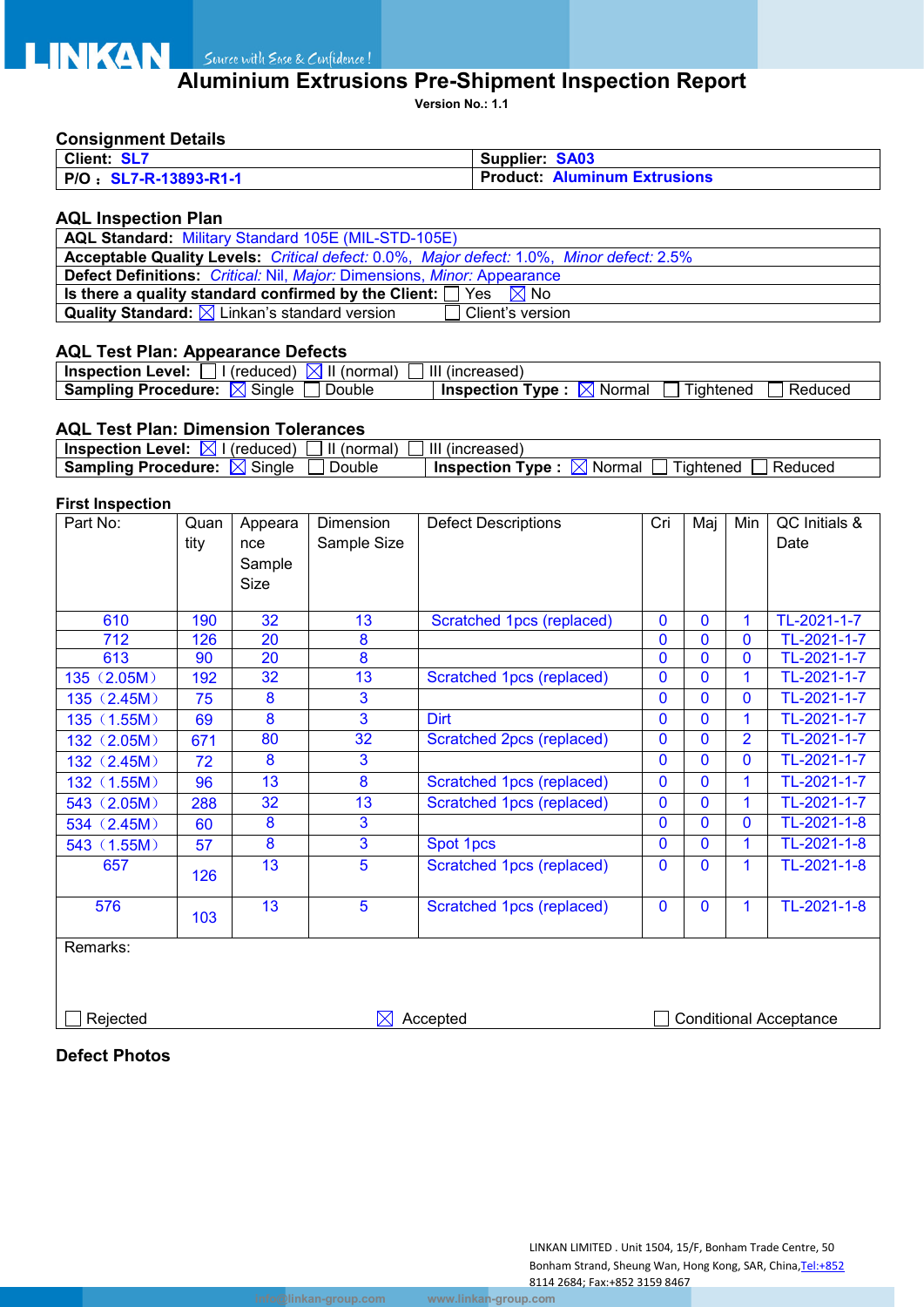

LINKAN LIMITED . Unit 1504, 15/F, Bonham Trade Centre, 50 Bonham Strand, Sheung Wan, Hong Kong, SAR, China, Tel: +852 8114 2684; Fax:+852 3159 8467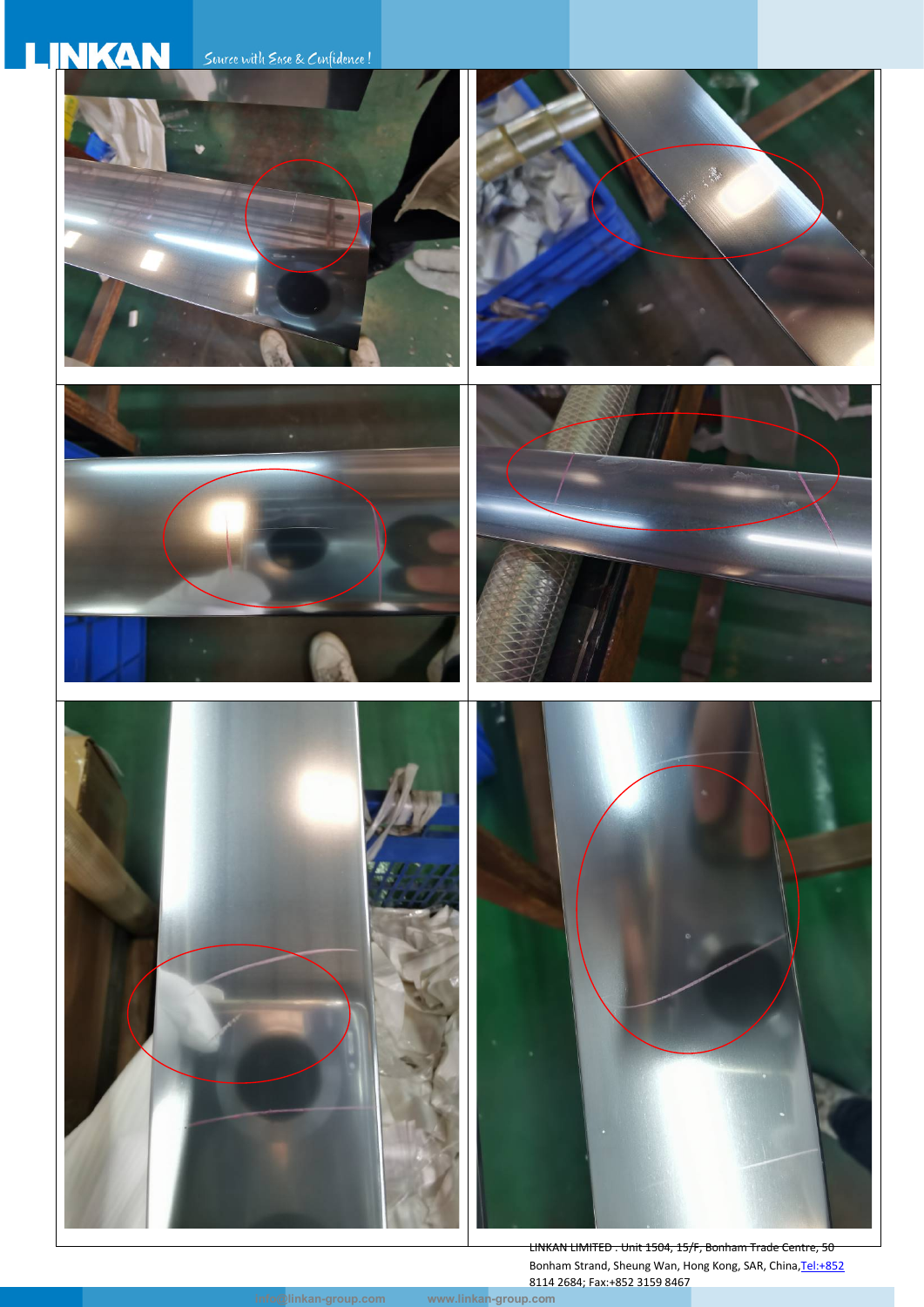# **Special Checks**

**1. Fit Test** 

| Is there a mating part and/or an assembly drawing provided by the Client: $\Box$ Yes $\Box$ No |  |
|------------------------------------------------------------------------------------------------|--|
| Sample Size: Several pcs of each part to which mating parts are available.                     |  |

| Part<br>No | With<br>Mates | $- \cdot$ .<br>.<br>with.<br><b>Fit</b><br>ested<br>to | .<br>Quantities<br>ested | $\overline{\phantom{a}}$<br>Result |
|------------|---------------|--------------------------------------------------------|--------------------------|------------------------------------|
|            |               |                                                        |                          |                                    |

# **2. Surface Hardness**

| <b>Hardness Requirement: OK</b>               |  |
|-----------------------------------------------|--|
| <b>Sample Size:</b> Several pcs of each order |  |
| <b>Photos</b>                                 |  |
|                                               |  |

# **3. Brightness Test**

| Is there a color limit sample or brightness limits confirmed by the client: $\boxtimes$ Yes |         | $\overline{N}$ |
|---------------------------------------------------------------------------------------------|---------|----------------|
| <b>Check against:</b> $\Box$ a color sample $\boxtimes$ brightness limits (                 | 450-584 |                |
| Result: OK                                                                                  |         |                |
| $\alpha = 2$                                                                                |         | 565            |

## **4. Film thickness Test**



## **5. Packaging**

| $^{\prime}$ Is there a packaging requirement confirmed by the Client: $\Box$ Yes $\Box$ No $\Box$ |                             |
|---------------------------------------------------------------------------------------------------|-----------------------------|
| <b>Packaging Standard:</b> $\boxtimes$ Linkan's packaging standard                                | Client's packaging standard |
| <b>Result: OK</b>                                                                                 |                             |
| <b>Photos:</b>                                                                                    |                             |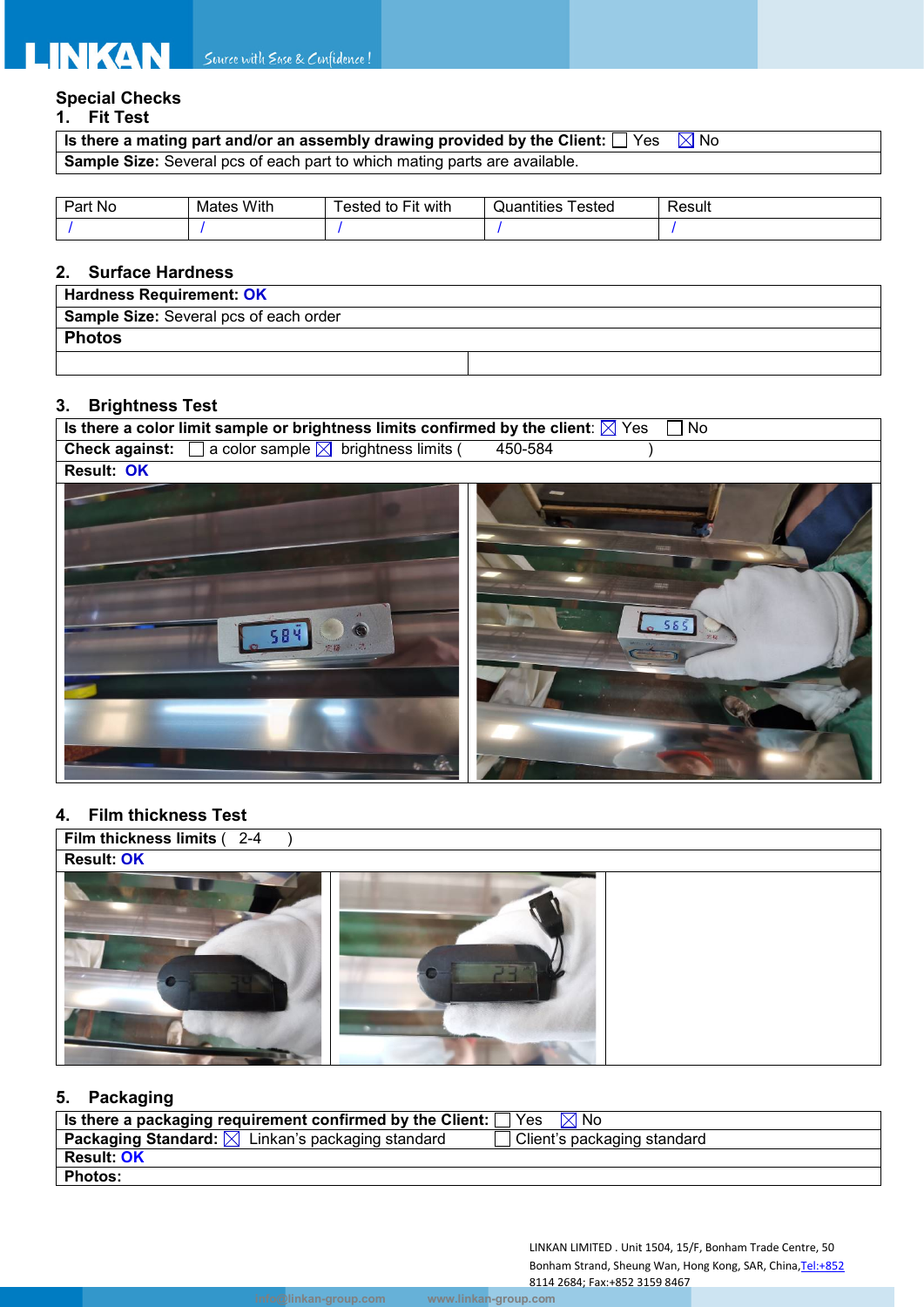

#### **Other Checks**

 $\boxtimes$ Quantities of all parts matches purchase order.

 $\boxtimes$  Goods conform to all requirements in Linkan's purchase order.

### **Consignment Overall Assessment**

 $\boxtimes$  Qualified  $\Box$  Not Qualified

Remarks:

(Signature of Linkan Inspector) (Date – dd/mm/yy)

Tenney ......................................................................................... (Name of Linkan Inspector)

(appears on original form) 8/1/2021 ......................................................................................... .............................................. (Signature of Supplier's Authorised Representative)

......................................................................................... Miss 李 (Name of Supplier's Authorised Representative)

### **Client Approval to Dispatch**

(appears on original form) 8/1/2021

If the consignment is not qualified, written authorization must be given by the client if the goods are required to be dispatched prior to the defects being rectified and the consignment being re-assessed as qualified.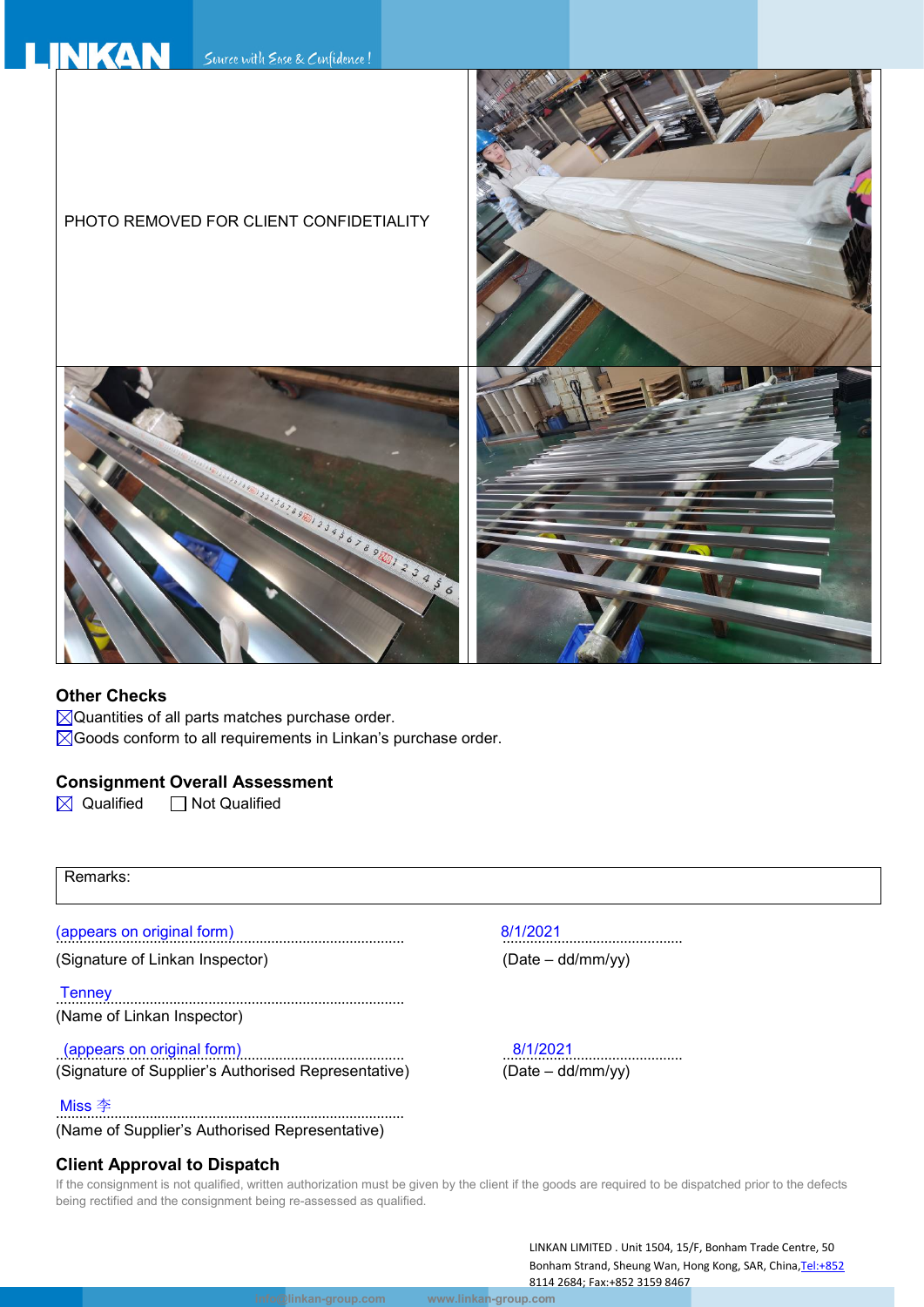

Suurce with Ease & Confidence!

We hereby authorize the above consignment (**including** all unqualified part numbers/batches **excluding** all unqualified part numbers/batches) to be dispatched immediately, without further rework or replacement.

(Signature of Authorised Representative) (Date )

......................................................................................... ..............................................

......................................................................................... (Name & Position of Authorised Representative)

#### **APPENDIX 1: DEFINITIONS**

*Defects:* Defects are expressed as a percentage. When each item can contain more than one defect, it is expressed as the total number of defects per 100 items.

*Inspection Levels (for Military Standard 105E, MIL-STD-105E):* The inspection level helps determine the sample size for a given batch size. Levels I, II, and III are general inspection levels:

- 1. Level II is designated as normal.<br>2. Level Lrequires about half the ar
- Level I requires about half the amount of inspection as level II, and is used when reduced sampling cost are required and a lower level of
- discrimination (or power) can be tolerated.

3. Level III requires about twice the amount of inspection as level II, and is used when more discrimination (or power) is needed.

The four special inspection levels S-1, S-2, S-3, & S-4 use very small samples, and should be employed only when small sample sizes are necessary, and when large sampling risks can be tolerated.

*Inspection Type:* There are three types of inspection:

1. Normal inspection is used at the start of the inspection activity.

2. Tightened inspection is used when the vendor's recent quality history has deteriorated (acceptance criteria are more stringent than under normal inspection).

3. Reduced inspection is used when the vendor's recent quality history has been exceptionally good (sample sizes are usually smaller than under normal inspection).

#### **APPENDIX 2: MILITARY STANDARD 105E TABLES**

| Lot or batch size |    |        | <b>Special inspection levels</b> |       |        |       | <b>General inspection levels</b> |   |              |
|-------------------|----|--------|----------------------------------|-------|--------|-------|----------------------------------|---|--------------|
|                   |    |        | $S-1$                            | $S-2$ | $S-3$  | $S-4$ |                                  | П | Ш            |
| $\overline{2}$    | to | 8      | A                                | A     | A      | A     | A                                | A | B            |
| 9                 | to | 15     | A                                | A     | A      | A     | A                                | B | C            |
| 16                | to | 25     | A                                | A     | B      | B     | B                                | C | D            |
| 26                | to | 50     | A                                | B     | B      | C     | C                                | D | Ε            |
| 51                | to | 90     | B                                | B     | C      | С     | C                                | Ε | F            |
| 91                | to | 150    | B                                | B     | C      | D     | $\Box$                           | F | G            |
| 151               | to | 280    | B                                | C     | $\Box$ | E     | Ε                                | G | $\mathsf{H}$ |
| 281               | to | 500    | B                                | C     | D      | Ε     | F                                | Н | J            |
| 501               | to | 1,200  | C                                | C     | Ε      | F     | G                                | J | K            |
| 1,201             | to | 3,200  | C                                | D     | Ε      | G     | $\mathsf{H}$                     | K |              |
| 3,201             | to | 10,000 | C                                | D     | F      | G     | J                                |   | M            |
| 10,001            | to | 35,000 | C                                | D     | F      | Н     | K                                | M | $\mathbb N$  |

#### *Table 1 - Sample Size Code Letters*

#### *Table 2 - Single Sampling Plans for Normal Inspection Type*

| Sample       | Sample         | <b>Acceptable Quality Levels (normal inspection)</b> |           |           |               |          |                |           |           |  |
|--------------|----------------|------------------------------------------------------|-----------|-----------|---------------|----------|----------------|-----------|-----------|--|
| Size<br>Code | Size           | 1.0                                                  |           | 1.5       |               | 2.5      |                | 4.0       |           |  |
|              |                | Ac                                                   | <b>Re</b> | Ac        | <b>Re</b>     | Ac       | Re             | Ac        | <b>Re</b> |  |
| A            | $\overline{2}$ | $\Omega$                                             |           |           |               | $\theta$ |                | $\bigcap$ |           |  |
| B            | 3              |                                                      |           |           |               |          |                |           |           |  |
| С            | 5              |                                                      |           | $\bigcap$ |               |          |                |           |           |  |
| D            | 8              |                                                      |           |           |               |          |                |           |           |  |
| Е            | 13             |                                                      |           |           |               |          |                |           |           |  |
| F            | 20             |                                                      |           |           | $\mathcal{P}$ |          | $\overline{2}$ | 2         | 3         |  |